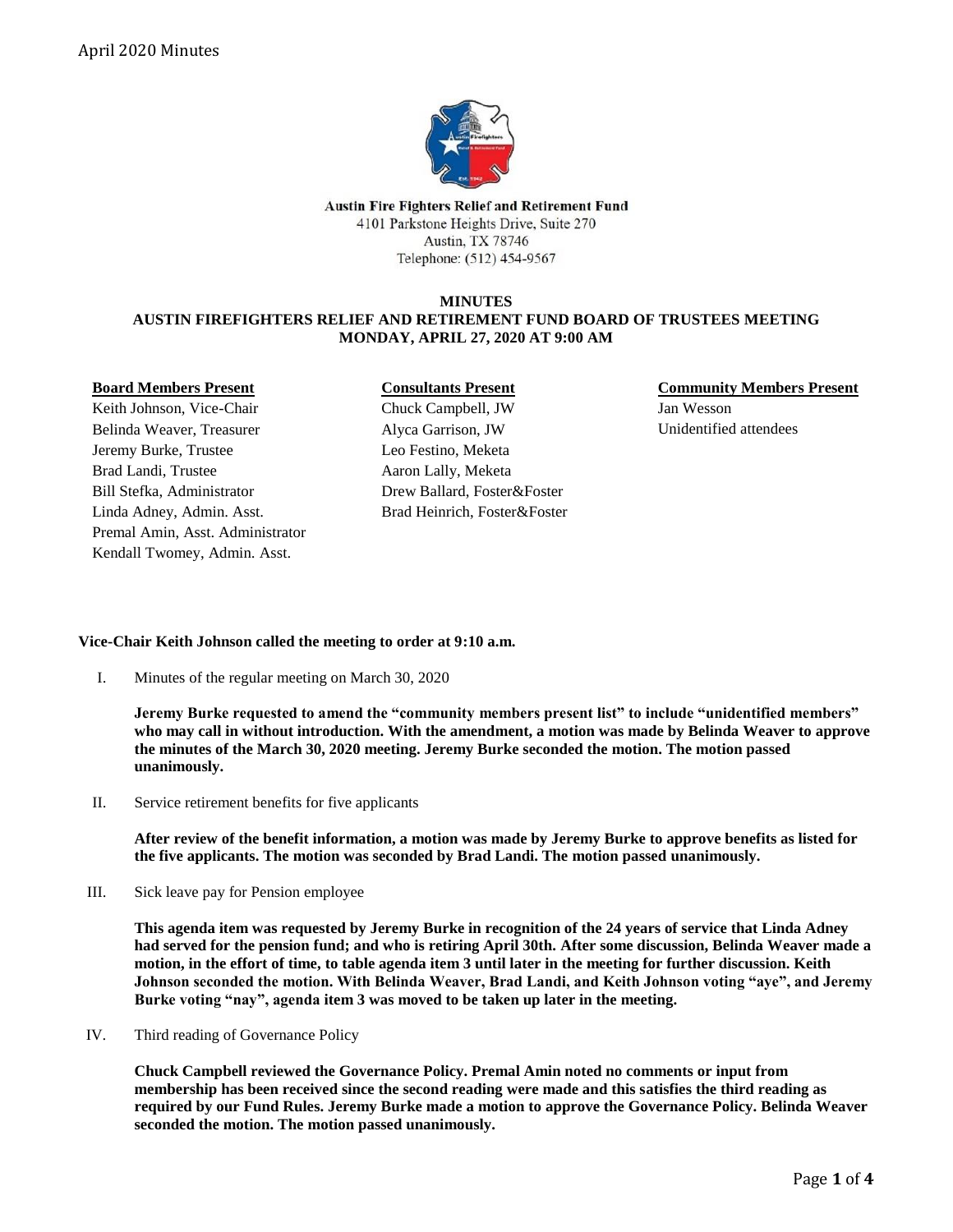## April 2020 Minutes

V. Meketa SB322 plan policy response

**Mr. Lally and Mr. Festino from Meketa, the Fund's investment consultant, presented their Investment Practices & Performance Report addressing the SB322 reporting requirements to the Texas Pension Review Board (PRB). After some discussion, Jeremy Burke made a motion to approve the SB322 report as presented and to send it to the PRB and work toward implementing some of the recommendations. Belinda Weaver seconded the motion. The motion passed unanimously.**

VI. Experience Study by Foster & Foster

**Mr. Heinrichs and Mr. Ballard presented the plan's Actuarial Experience Study. This study is to gauge whether key actuarial assumptions are on target; and what impact certain changes, if implemented, may have on the Fund. Mr. Heinrichs noted that due to the healthy status of the plan, several key changes could be made with minimal net added liability to the Fund. After lengthy discussion, a motion was made by Jeremy Burke to lower the plan's assumed rate of return from 7.70% to 7.50%, the inflation rate from 2.75% to 2.5%, and the payroll growth rate from 3.5% to 2.0%; and that the forthcoming 2019 actuarial study include these newly adopted changes. A motion was seconded by Belinda Weaver. The motion passed unanimously.**

III. Sick Leave pay for pension employee (Continued Per Above)

**At this time public commentary was requested by retiree Jan Wesson. Ms. Wesson asked the Board to consider supporting agenda item 3 as Linda Adney has gone above and beyond for the pension plan and has been a great employee.**

**Discussion now continued on agenda item 3. Jeremy Burke noted Linda Adney was part of a 2 person office for over 20 years and that many unused sick leave hours can build up with limited staff needing to man the office. Keith Johnson expressed his concern of granting sick leave hours to employees that conflict with what the personnel policy allows. Belinda Weaver mentioned she has the same concerns that Mr. Johnson has regarding approving any additional hours. Jeremy Burke made the following motion: Whereas, regular employees who have been continuously employed by the City since before October 1, 1986 and leave the service of the City in good standing shall be paid for accrued sick leave as detailed in Appendix A (see attachment). Whereas, Austin Firefighter Relief and Retirement Fund employees never were part of Service Incentive Pay, compensation provided to recognize the value of longevity in service. Whereas, some employees of the City of Austin are able to be paid for their sick leave accruals I so move to pay Linda Adney the maximum accrued balance of 720 hours of her unused Sick Leave. Brad Landi seconded the motion. With Mr. Burke and Landi voting "aye", and Mr. Johnson and Ms. Weaver voting "nay"; the motion failed.**

VII. Roadmap for future meetings

**Premal Amin presented the Roadmap to the Board which includes current and future topics and projects. Possible statute changes continue to be discussed; such as including the pension office employees as plan participants which may be part of a legislative bill. There will also be an update on the plan's disability retirees' status, at a future meeting.**

VIII. Financial statements, transaction, and fund expense reports

**Premal Amin presented the March 2020 financial statements, transaction, and fund expense reports. No motion was necessary.**

IX. Call for future items

**Future agenda items for discussion will be legislative changes, the negative economic impact plan, and the Personnel Policy.**

*At this time Bill Stefka thanked Linda Adney for everything she has done for the pension fund over the past 24 years. Bill mentioned a real celebration will take place when things get somewhat back to normal. Fellow staff members and each trustee, all individually, expressed their heart-felt appreciation to Linda for everything she has done and wished her well during her "retirement".*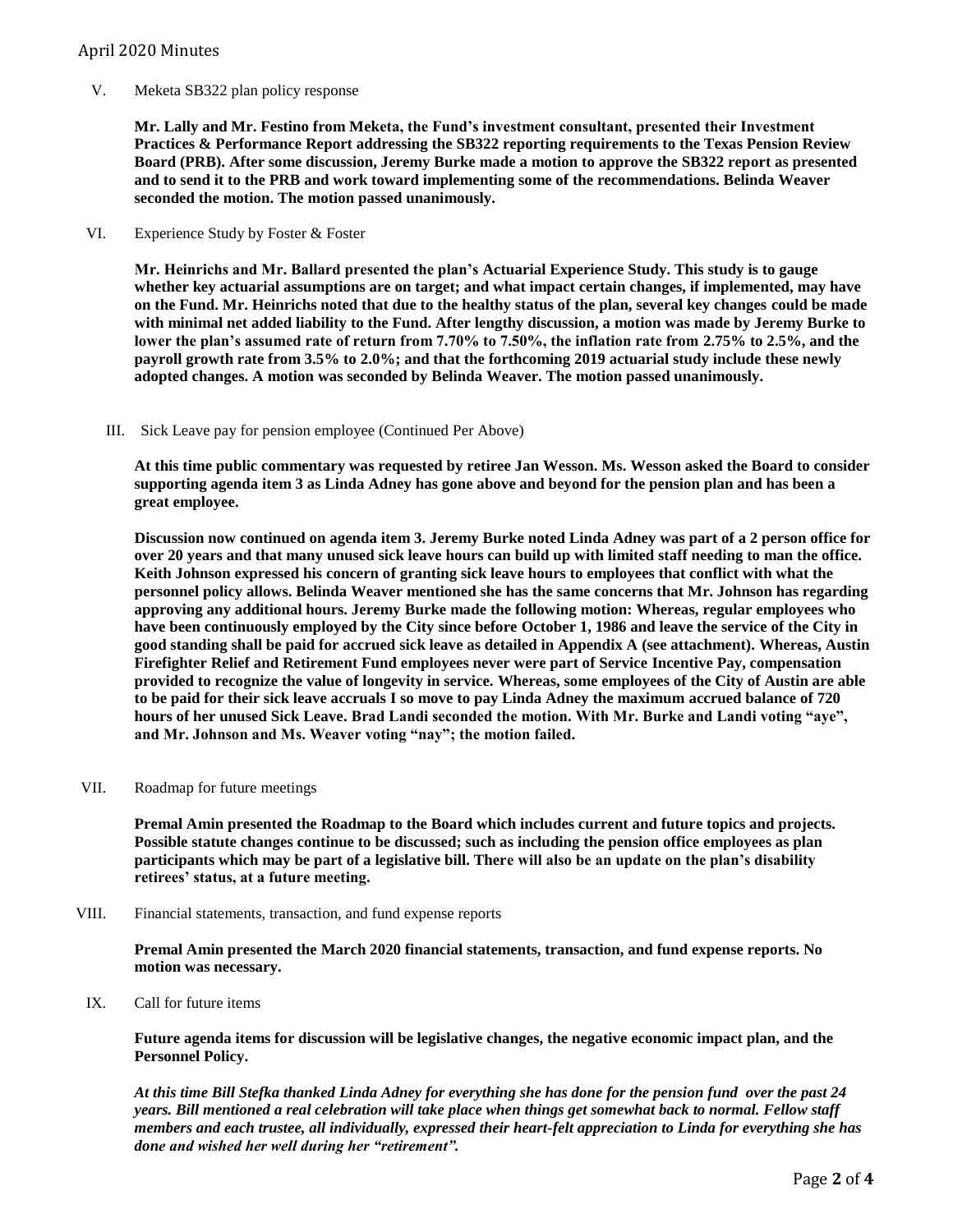**Motion to adjourn was made by Belinda Weaver. With a second from Brad Landi, the meeting adjourned at 1:17 pm.** 

**Board Members** Mayor Steve Adler, Chair Keith Johnson, Vice-Chair Belinda Weaver, Treasurer

Jeremy Burke, Trustee Brad Landi, Trustee